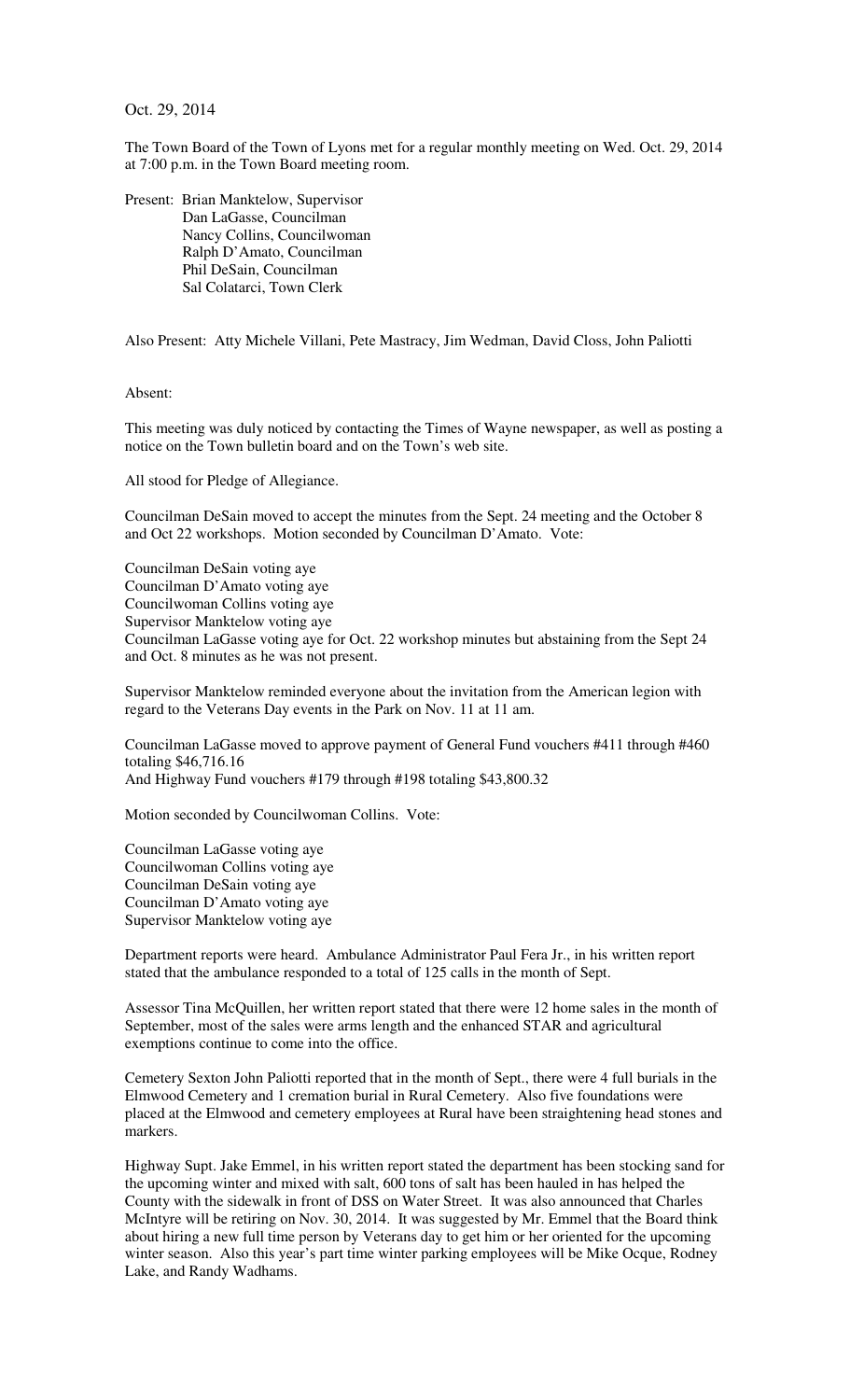Code Enforcement Office Bob Darcangelis, in his written report, stated that 7 building permits were issued in September, along with 26 C of C inspections done.

The Board was then presented with the Town's 2015 preliminary budget. The Board will continue working on the budget following this meeting.

Due to the Thanksgiving Holiday, Councilwoman Collins moved to more the date of the regular monthly meeting in Nov. to Wed. Nov 19. and to move the regular meeting in December to Monday the 29. Both will begin at 7 p.m. Motion seconded by Councilman D'Amato. Vote:

Councilwoman Collins voting aye Councilman D'Amato voting aye Councilman DeSain voting aye Councilman LaGasse voting aye Supervisor Manktelow voting aye

Village Dissolution was then discussed. Supervisor Manktelow explained that the Board needs to pass a resolution allowing for the grant application to the State for monies for the Re-Organization Implementation for Town funding.

As part of the grant application process, Councilman D'Amato moved the following resolution:

## AUTHORIZE PREPARATION AND SUBMISSION OF A NYS LOCAL GOVERNMENT CITIZEN'S RE-ORGANIZATION EMPOWERMENT GRANT (CREG) APPLICATION FOR RE-ORGANIZATION IMPLEMENTATION (RFA#DOS01-CREG-2014: IMPLEMENTATION)

WHEREAS, the Town of Lyons (the "Town") will assume responsibility for all governmental functions of the Village of Lyons (the "Village") upon the formal dissolution of the Village on December 31, 2015; and

WHEREAS, there are many costs associated with the transition of services from the Village to the Town; and

WHEREAS, the Town has identified three crucial areas requiring funding assistance, which will serve as the basis for the CREG Re-Organization Implementation grant application; and

WHEREAS, the Town will request funding assistance to subsidize costs for building conditions assessments and a space needs analysis; an asset management plan for all Town and Village equipment and infrastructure; and legal costs in connection with the formation of water, sewer, lighting, sidewalk and debt districts; now, therefore, be it RESOLVED, that the Lyons Town Board designates Lyons Town Supervisor Brian Manktelow as the lead contact person for the CREG Re-Organization Implementation grant application; and be it further

RESOLVED, that the Town Supervisor is authorized to execute and submit a CREG Re-Organization Implementation grant application on behalf of the Town of Lyons in an amount not to exceed \$50,000; and be it further

RESOLVED, that the Town Supervisor is authorized to execute all financial and/or administrative documents and processes relating to the implementation of the CREG Re-Organization Implementation grant; and be it further

RESOLVED, that the Lyons Town Board authorizes the commitment of the required ten percent local match for activities funded under the CREG Re-Organization Implementation grant.

Above resolution seconded by Councilman DeSain. Vote:

Councilman LaGasse voting aye Councilman D'Amato voting aye Councilman DeSain voting aye Councilwoman Collins Voting aye Supervisor Manktelow voting aye

Councilman LaGasse then stated that the Town continues to have discussions with both the Village Mayor and the County Water Authority concerning the water and sewer departments. concerning possible solutions for the operation and formation of districts.